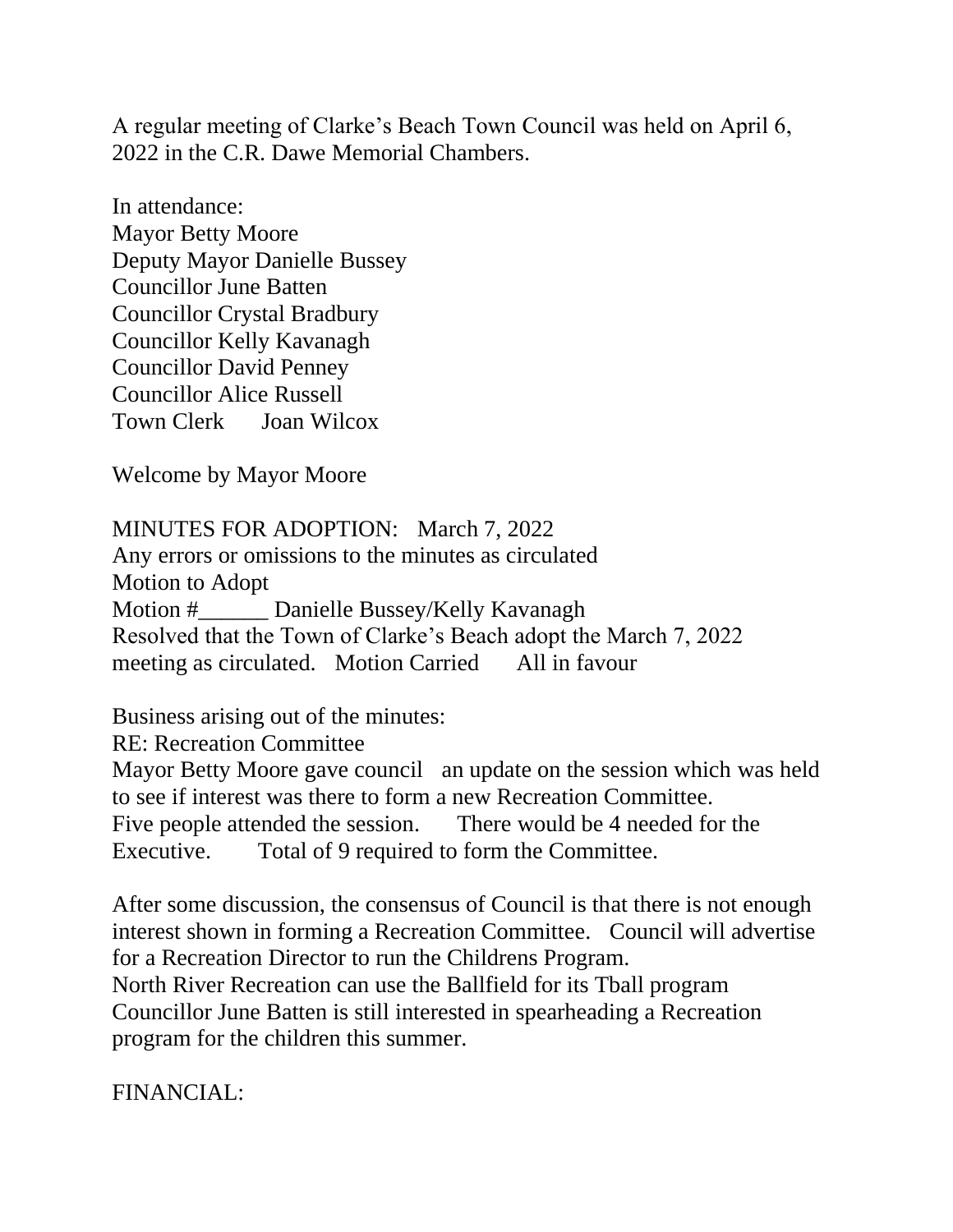**EXECURTE 2** Current account balance provided.

#### BILLS FOR PAYMENT:

TOTAL: \$ 30,022.71 Motion #\_\_\_\_\_\_Kelly Kavanagh/David Penney Resolved that the Town of Clarke's Beach pay the accounts totaling \$30,022.71 Motion Carried All in favour

Councillor June Batten arrived at this point in the meeting 7:13 p.m.

#### DEVELOPMENT REQUESTS

1. Request to open and operate a Counseling Home Based Business from civic address 96 Glam Road. (Residential zone) Council considering this application under Discretionary Usage in a Residential zone Motion #\_\_\_\_\_\_Crystal Bradbury/Alice Russell Resolved that the Town of Clarke's Beach give an approval in principle to Ms. X to open & operate a Counseling Business from civic address 96 Glam Road. A notice of application to be published in the

Shoreline

newspaper. Motion Carried All in favour

- 2. Request from Ms. X for a business permit to operate a Craft Store from civic address 6-12 C.B.Highway. This area is zoned commercial Motion # \_\_\_\_\_Kelly Kavanagh/June Batten Resolved that the Town of Clarke's Beach give approval for a business permit to Ms. X to operate a Craft Store at 6-12 C.B. Highway. Motion Carried All in favour
- 3. Request to construct a personal usage residential garage with an overhead loft at civic address 6 Spruce Ridge Road. Water/septic to be installed. Motion # June Batten/Danielle Bussey Resolved that the Town of Clarke's Beach approve in principle a permit from Mr. X to construct a personal usage residential garage Permit to be obtained from Service Nl to install water & septic. Motion Carried All in favour

## CORRESPONDENCE: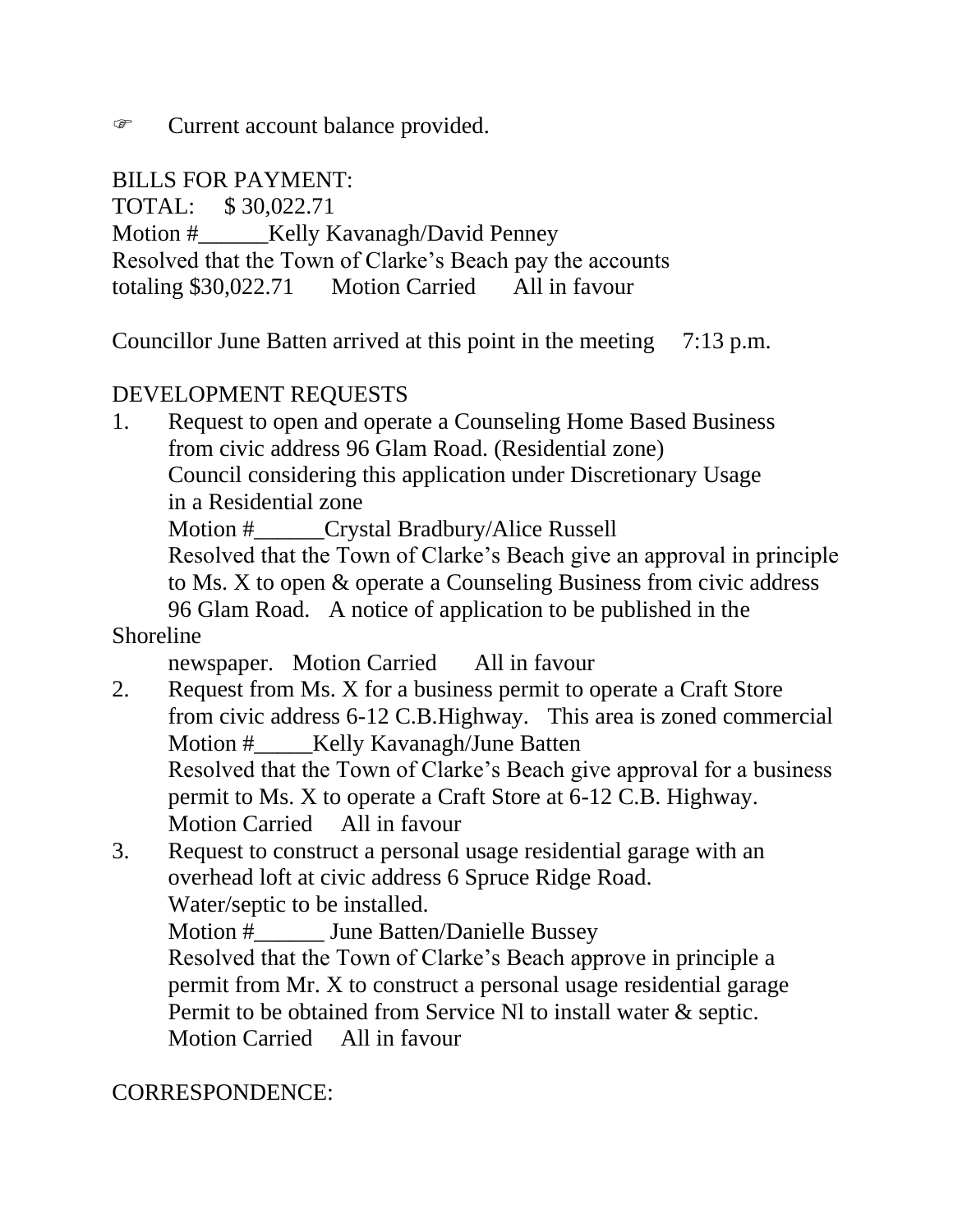- 1. Memo from Municipal Assessment Agency re "Meet & Greet Breakfast" on April 29<sup>th</sup> at Bay Roberts Hotel
- 2. Email from Public Health re Breastfeeding Group using the Town Hall for its sessions. This is approved by Council!
- 3. Service proposal from O'Neills Landscaping re Maintenance contract for War Memorial & Oceanview Park. Motion # \_\_\_\_\_ Alice Russell/Danielle Bussey Resolved that the Town of Clarke's Beach accept the quote from O'Neils Landscaping for the 2022 maintenance of War Memorial & Oceanview Park. Motion Carried All in favour
- 4. Request from NLRU Senior Women Rugby team for a donation towards expense in having attendance at Under 19 Womens Rugby to be held in BC & PEI. A resident of Clarke's Beach has been chosen to represent Newfoundland.

⚫ Councillor Penney abstained from discussion on this request. His daughter is the person selected to represent Newfoundland. Motion # Alice Russell/June Batten Resolved that the Town of Clarke's Beach donate \$50. To NLRU . Motion Carried For the motion: Mayor Betty Moore Deputy Mayor Danielle Bussey Councillor June Batten Councillor Crystal Bradbury Councillor Kelly Kavanagh Councillor Alice Russell Abstaining from voting: Conflict of Interest - Councillor Penney

- 5. Letter from Municipal Affairs acknowledging acceptance of the 2022 Budget
- 6. Letter from Fisheries, Forestry & Agriculture re Licence to Occupy CN Railbed as ATV Trail
- 7. Email from Mr. X re name to be added to the War Memorial plaque - Mayor Moore will check this to ascertain if the name can be added.